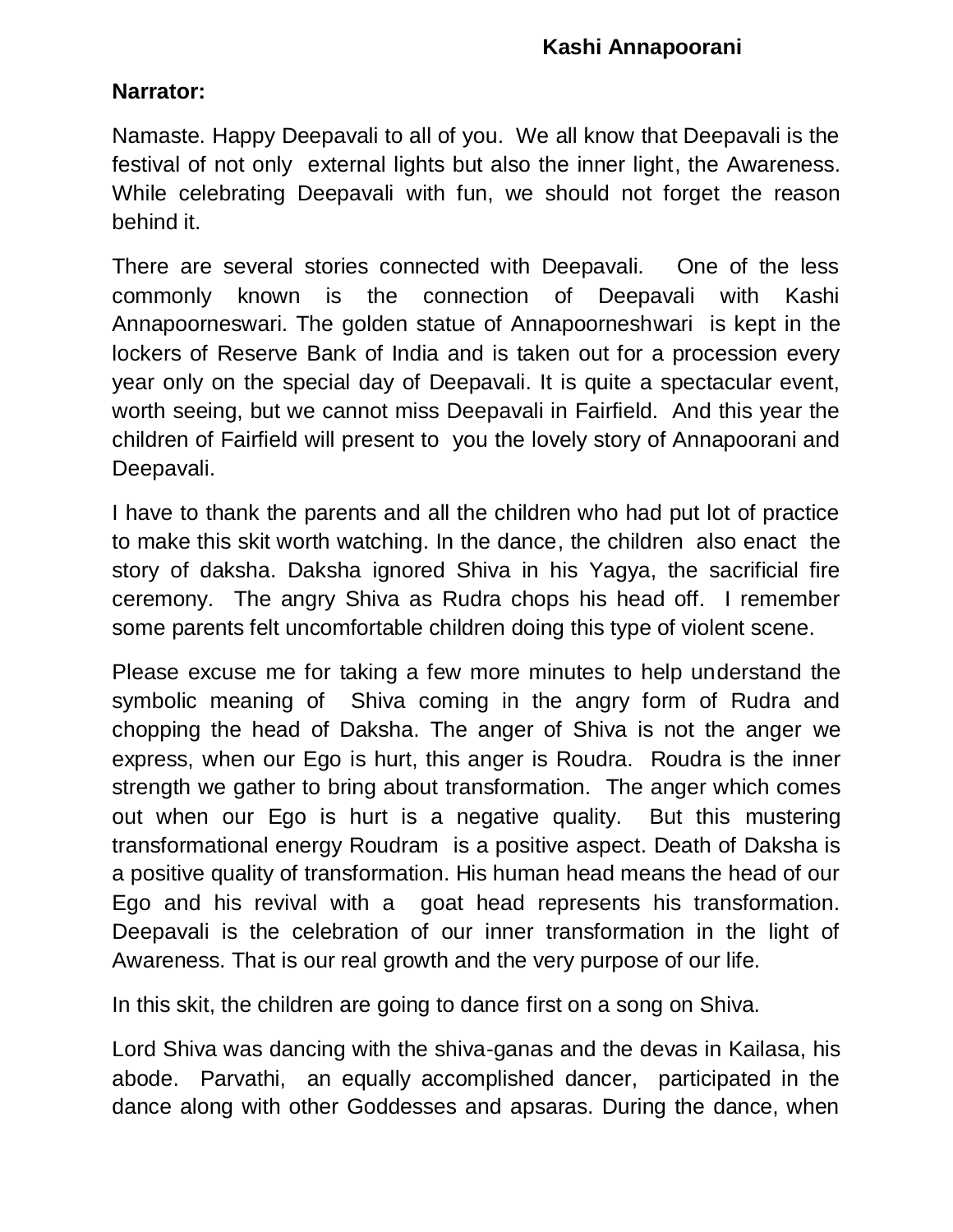Shiva went into Meditation, she playfully closed the third eye of Lord Shiva, causing a power-cut on Earth, spreading darkness everywhere.

Shiva, in his Rudra, or angry form, cursed Parvathi to realize her mistake and bring light to remove the darkness she had created. For the realization of "Aham Brahmasmi" she would have to take human form, he said. Aham Brahmasmi means I am pure Conscious-Awareness and not a mere mortal body.

Now let us watch the first part of the story.

## **Part-1**

This story is symbolic of Parvathi creating darkness if of great Truth. Ignorance about Shiva, the light in us, creates a world of darkness for us. Bringing in the light of knowledge to remove that darkness is the very theme of Deepavali celebration. We try to have an eventful life on earth, but in the fun we should not create an inner darkness like the Parvathi's act. The darkness we have created can only be removed by light. This light is knowledge and comes from a Guru. At this moment let us offer our gratitude to our Gurus for helping us bring our inner transformation.

Now enjoy the second part of the skit.

## **Part- 2**

**Lord Vishnu:** My Lord Shiva, please be calm. Give up your anger.

**Gana (Daksha):** We are scared, Lord Shiva.

**Apsara:** Mata Parvathi was upset that you started meditating and did not watch her dance.

**Durga:** Her dance was so good!

**Apsara**: How could you close your eyes to such a beautiful dance?

**Devi Bhairavi**: I wish she would give me dance lessons. Her dance is magical.

**Apsara:** It was quite natural that she playfully closed your third eye.

**Shiva**: (Angrily) Apsara!!!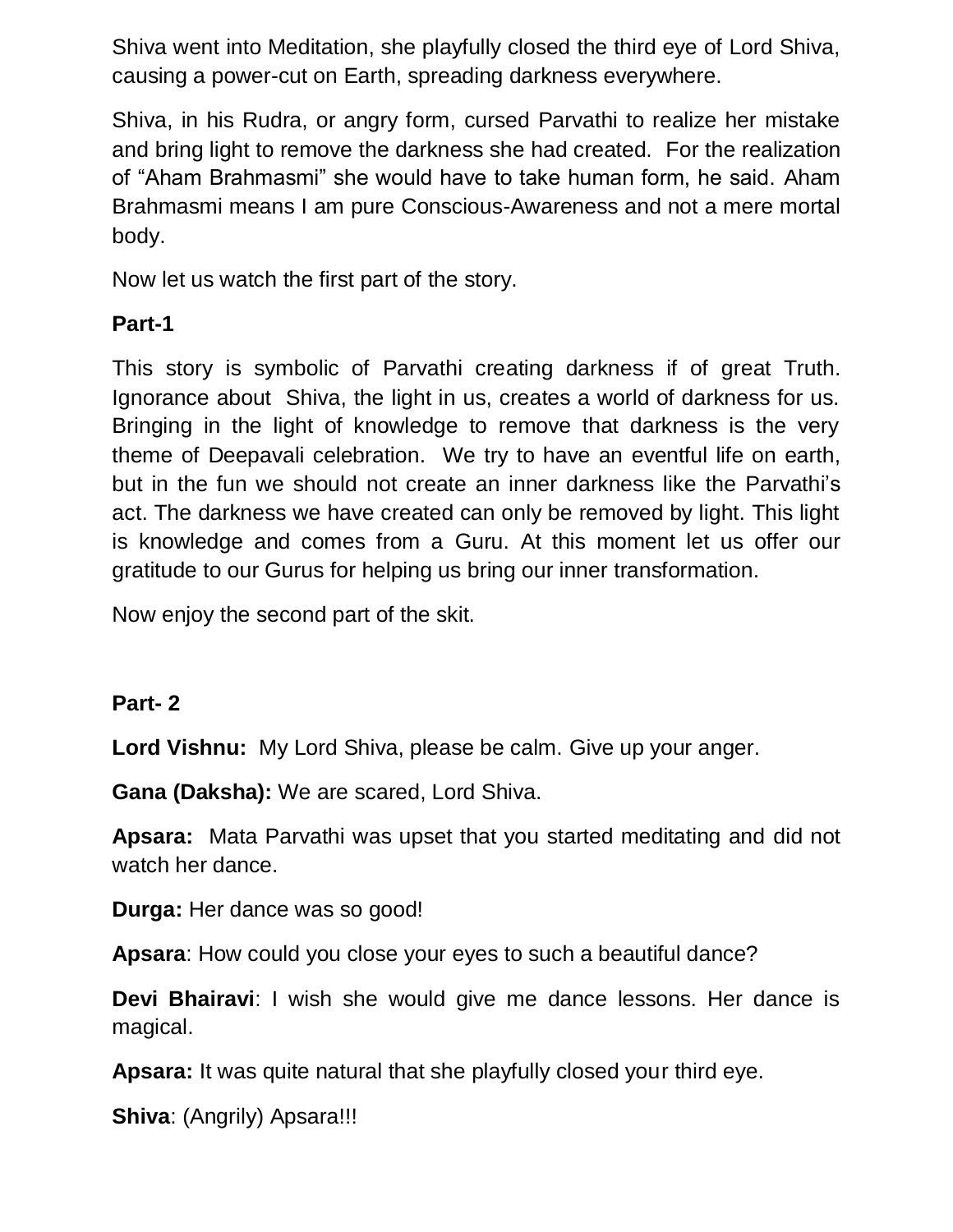**Apsara**: Oh Lord Shiva please don't be angry on me. Forgive me please.

**Indr**a: My Lord Rudra, please do not turn Apsara into ashes. Please forgive her.

**Vishnu**: Mata Parvathi, if you approach Lord Shiva with your smile, his anger would disappear within seconds.

**Nand**i: Please Mata, go near him.

**Durga**: Mata Parvathi, only you can save us all.

**Parvath**i: My Lord Shiva, please forgive me for my playfulness.

**Shiva**: Parvathi, you know that for every action there is a reaction. You have to face the result of your action.

**Ganesh**a: Please tell her what she should do.

**Shiva**: Let Parvathi take birth on Earth and realize me as Jyothi, the light.

**Parvath**i: I will do as you say, my Lord. I will take human birth, do penance and self- realize you, my Lord.

**Subramanya**: Mother, but how will the beings on Earth get energy to perform actions?

**Lakshmi :** Don't worry my son; Devi parvathy herself will become food for higher beings.

**Nandi**: So devi will be born as plants and become Anna or food for other beings.

**Saraswati**: Oh Devi Parvathi, how great is your compassion!! I will do my part and inspire right thinking in human beings not to waste food.

**Apsara**: When they waste food, let them be aware that they are disrespecting your great sacrifice, Mata!

**Bhoomi Devi**: Let those who waste food and destroy vegetation, be born again as plants and trees to serve the world.

**Durga:** Lakshmi will leave the abode of those who waste food.

**Parvathi**: For realizing Lord, I need the help of a Guru. I will seek the great Agasthya as my Guru.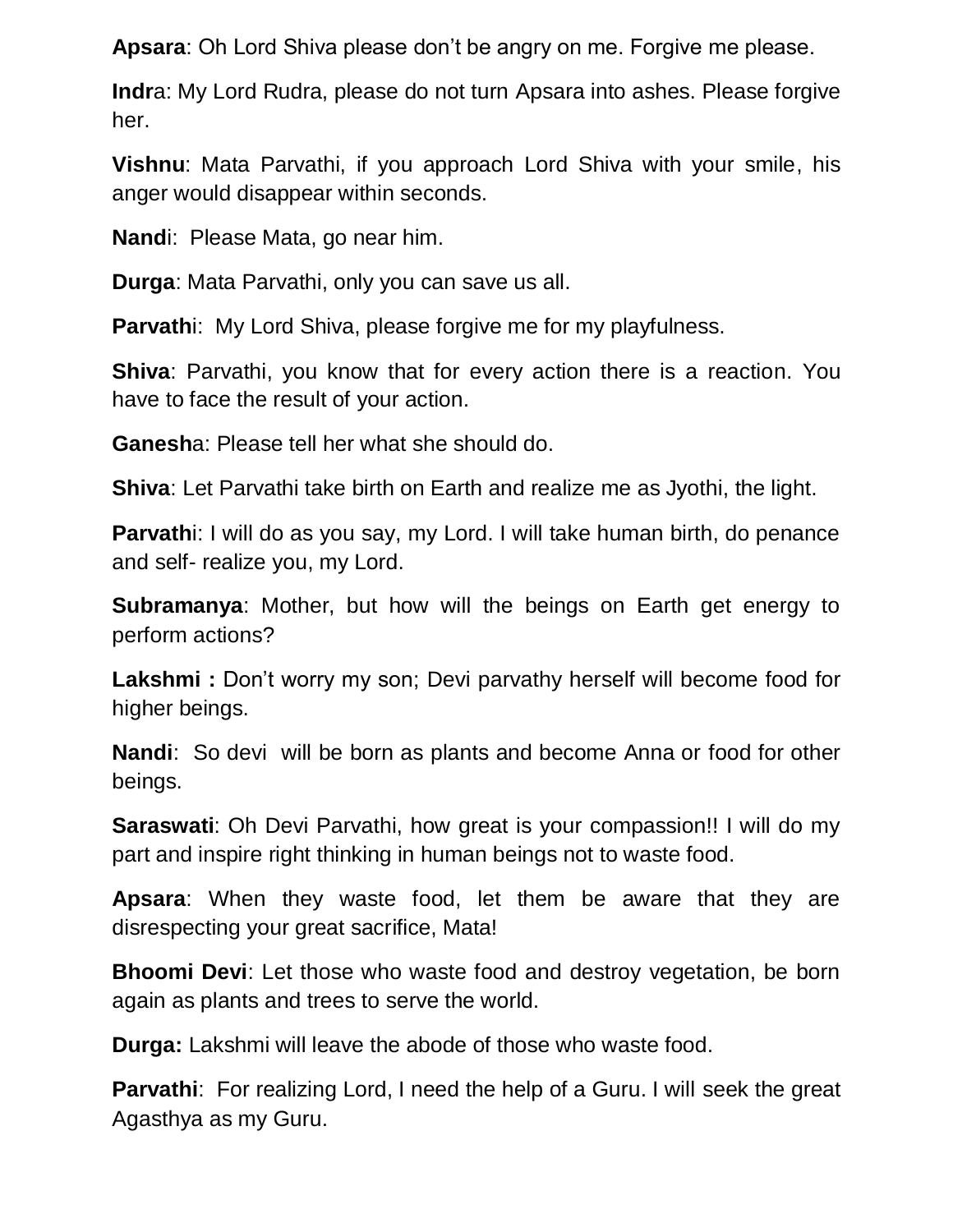**Sage Agasthya**: I am blessed to have you as my student. Here is the Rudraksha and kamandalam for your penance. I will now give you the panch-akshara, the five letter mantra for Lord Shiva.

# *Sage Agasthya wishpers Mantra "Om Namah Shivaya five times into Parvathi's ears.*

**Parvath**i: Let me install the Linga of Lord Shiva as Viswanatha, the Lord of the Universe. I shall worship here, Lord Shiva.

**Sage Narad:** Om Namah Shivaya, Om Namah Shivaya.

**Shiva:** Dear Ganga, you flow out of my head. You represent the eternal bliss in me. You will be worshipped in Kasi. Every day people will do arthi for you.

**Ganga**: I am blessed Lord Shiva.

**Bringi**: Om Namah Shivaya. We are all blessed, Lord Shiva!

**Vishnu**: Mata Parvathi, may you be worshipped as Annapoorneswari, the one who is Anna, food for everyone. On Deepavali, you will be worshipped everywhere, especially on the mukthisthala, Kashi.

**Everyone**: Annapoorneshwari-ki: Jai

## *Parvathi sits on a seat with a feeding vessel in her hand. In the back ground chanting of the first sloka of Annapoorani ashtakam).*

**Apsara:** Annapoorne sadapoorne sanakra prana-vallabe Gnana- vairagya siddhyaratham biksham deheecha paravathy

# **Devi Bhairavi:**

Matha cha Parvathee devyo pitha devo maheswaraha Bandava shiva bakthyartham svadeso bhuvana thrayam"

**Shiva:** Devi Parvathi, I am present in every being, living and non-living. As the first fundamental being, I accept the first bhiksha of food from you as a chandala.

**Nandhi**: Let the food energize the body and help in inner evolution and realize Shivoham.

**Indra**: We realize you as our Self. Aham Brahmasmi.